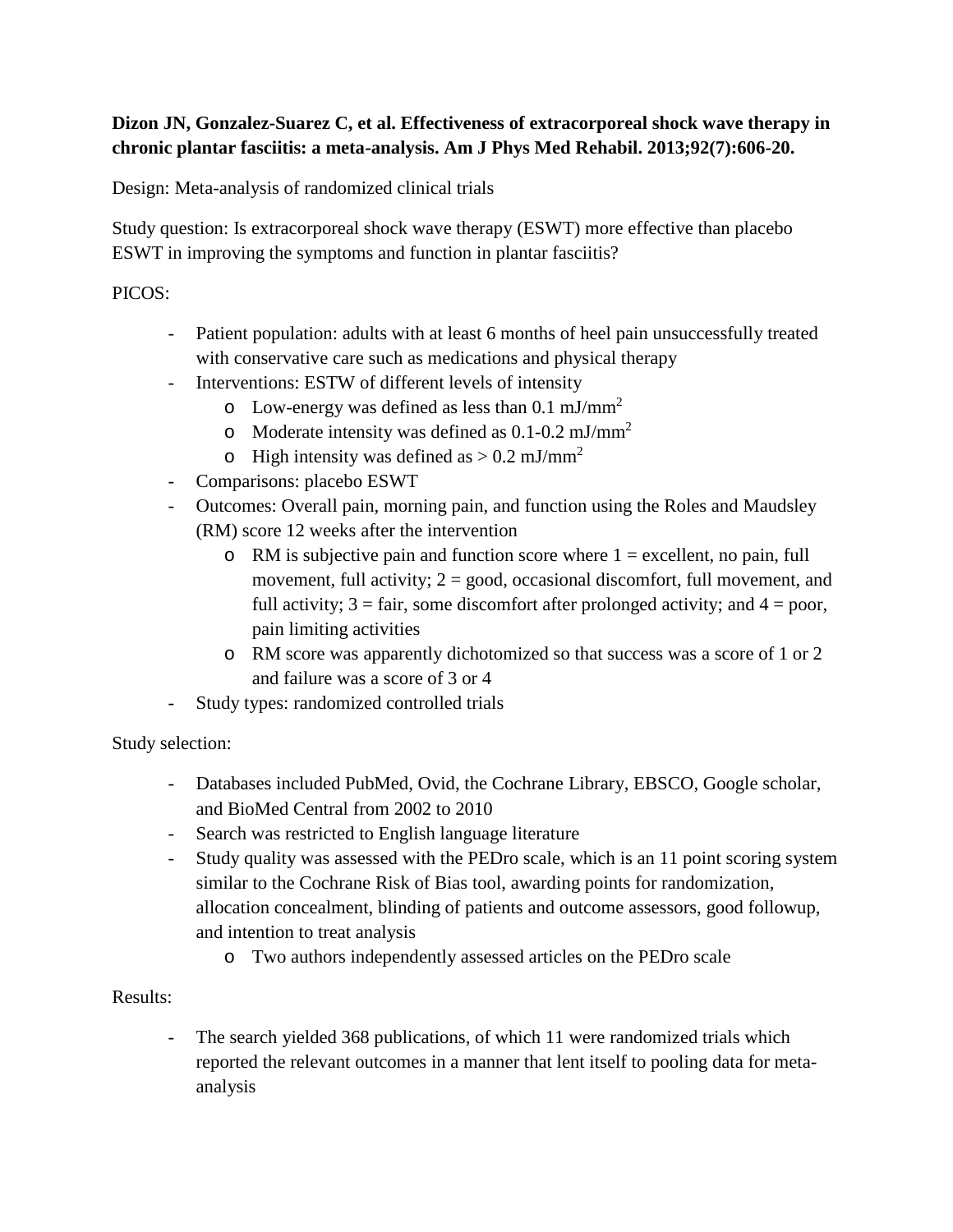- 2 studies used low-intensity ESWT; 5 used moderate intensity, and 4 used high intensity ESWT
- For overall pain reduction, there was no difference between ESWT and placebo
- For morning pain reduction, ESWT was more effective than placebo, with a weighted mean difference (WMD) from 4 studies of 0.77 VAS points with a 95% CI from 0.25 to 1.30
	- o In a subgroup analysis, low intensity ESWT had no effect on pain, with a WMD of 0.50 VAS points but a 95% confidence interval which included 0
	- o The high intensity ESWT had a WMD of 1.00 VAS points with a 95% CI from 0.29 to 1.70
- Success of treatment was dichotomized by two studies of moderate intensity ESWT, one study using a 50% VAS reduction and the other using a 60% VAS reduction as a criterion of success
	- o The pooled results were in favor of ESWT, with an odds ratio of 0.65 and confidence intervals from 0.42 to 1.00
	- o This means that the odds of failure were 35% lower in the ESWT than with placebo treatment
- For activity pain, there was not a difference between ESWT and placebo
- The odds of adverse events were higher with ESWT than control for calcaneal pain (odds ratio of 8.19) and for erythema on calcaneal area (OR of 3.06), but the odds ratios were not elevated for local edema, paresthesia, or bruising

Authors' conclusions:

- The results provide evidence for the effectiveness of ESWT using moderate and high intensity in reducing pain and improving function in patients with chronic plantar fasciitis
- ESWT may reduce the need for surgery
- There were some limitations of the study because of a lack of uniformity in certain outcome measures, length of followup, and ESWT intensity

## Comments:

- There are several major errors in the way that data were pooled and analyzed
- The most serious error arises from pooling data with weighted mean differences on pain VAS, even though some studies used a 10 point scale and some used a 100 point scale; all meta-analyses were done in a way that treated a 5 point difference on a 10 point scale the same as a 5 point difference on a 100 point scale
- With the RevMan software used for the meta-analyses, it is easy, with the click of a mouse, to change from a weighted mean difference to a standardized mean difference